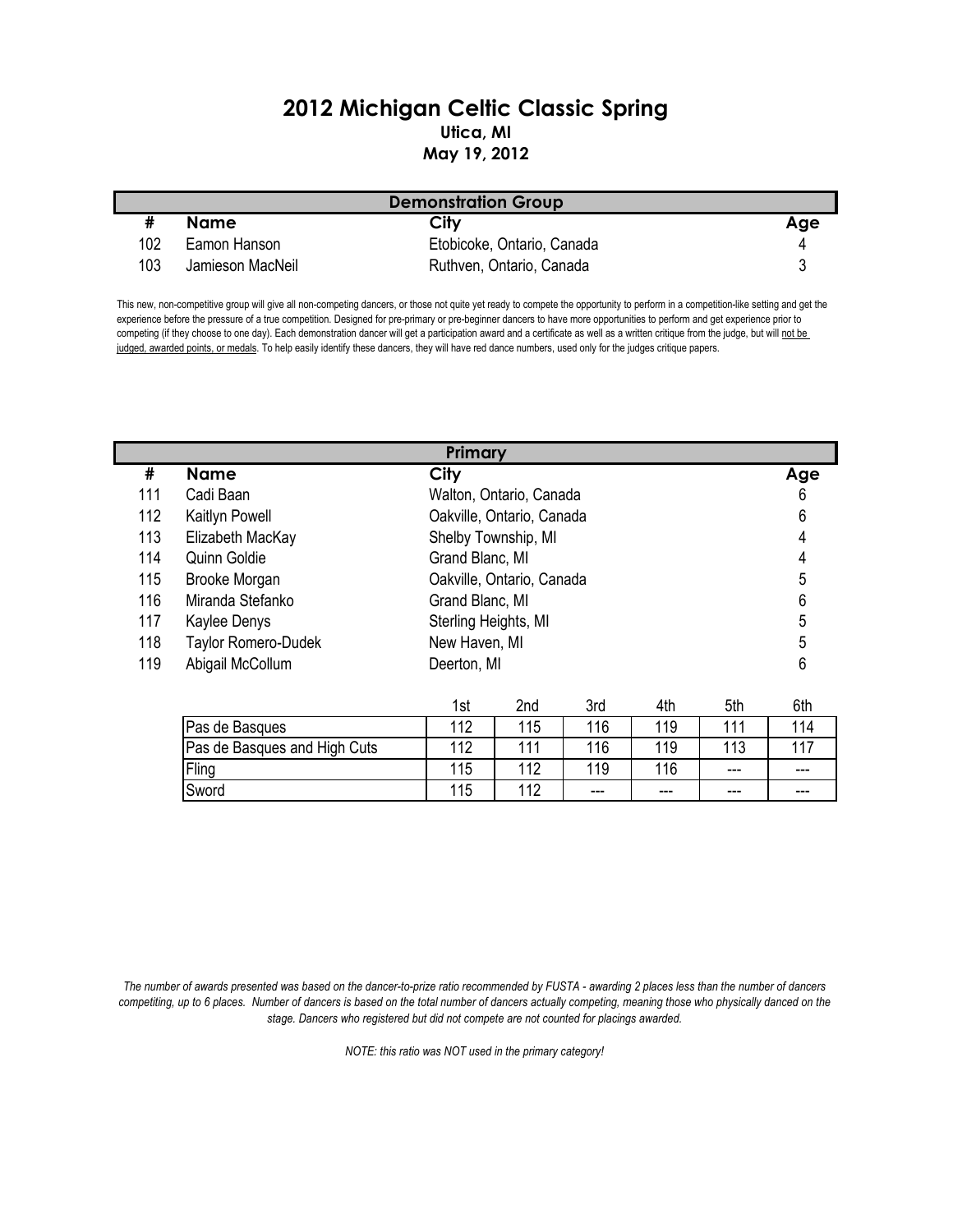|     | <b>Beginner</b>        |                             |     |  |  |
|-----|------------------------|-----------------------------|-----|--|--|
| #   | <b>Name</b>            | City                        | Age |  |  |
| 203 | Keira Powell           | Oakville, Ontario, Canada   |     |  |  |
| 204 | Naila Mohamed          | Burlington, Ontario, Canada | 6   |  |  |
| 205 | Noel Nelson            | Harbor Springs, MI          |     |  |  |
| 206 | Marilla Hulls          | Sylvania, OH                | 10  |  |  |
| 207 | Clara Gross            | Chesaning, MI               | 9   |  |  |
| 208 | Sophia Laidlaw         | Clyde Township, MI          | 11  |  |  |
| 209 | Sarah Moilanen         | Troy, MI                    | 10  |  |  |
| 210 | Joshua Fuzi            | Washington Township, MI     | 8   |  |  |
| 211 | Paisley Hanson         | Etobicoke, Ontario, Canada  |     |  |  |
| 212 | <b>Edith Gillespie</b> | Olmsted Falls, OH           | 8   |  |  |

|                | 1st | 2nd | 3rd | 4th | 5th  | 6th   |
|----------------|-----|-----|-----|-----|------|-------|
| Lilt           | 204 | 211 | 209 | 203 | $--$ | $---$ |
| Fling          | 207 | 208 | 211 | 204 | 209  | 210   |
| Sword          | 211 | 204 | 210 | 208 | 209  | 207   |
| Seann Triubhas | 211 | 204 | 210 | 209 | 203  | 208   |
| <b>TROPHY</b>  | 211 |     |     |     |      |       |

|     | <b>Novice</b>         |                            |     |  |  |
|-----|-----------------------|----------------------------|-----|--|--|
| #   | <b>Name</b>           | City                       | Age |  |  |
| 303 | <b>Rachel Elias</b>   | Bloomfield Hills, MI       | 40  |  |  |
| 304 | Gabrielle Klos        | Beverly Hills, MI          | 14  |  |  |
| 305 | Kaylee Reddington     | Palgrave, Ontario, Canada  |     |  |  |
| 306 | <b>April Samuels</b>  | Kitchener, Ontario, Canada |     |  |  |
| 307 | Jamie Elrod           | Fenton, MI                 | 40  |  |  |
| 308 | Emilia Gruenhagen     | Westland, MI               | 8   |  |  |
| 309 | <b>Shannon Seaver</b> | Whitmore Lake, MI          | 8   |  |  |
| 310 | Eleanor Truckel       | Novi, MI                   | 8   |  |  |
| 311 | Adeline Byrne         | Novi, MI                   | 8   |  |  |

|                | 1st | 2nd | 3rd | 4th |
|----------------|-----|-----|-----|-----|
| Lilt           | 311 | 306 | 310 | 309 |
| Fling          | 311 | 310 | 306 | 308 |
| Sword          | 311 | 310 | 309 | 306 |
| Seann Triubhas | 311 | 310 | 306 | 308 |
| <b>TROPHY</b>  | 311 |     |     |     |

| <b>Most Promising Dancer</b> | #204, Naila Mohamed, Burlington, Ontario, Canada |
|------------------------------|--------------------------------------------------|
|                              |                                                  |

Beginner or Novice dancer who shows promise & potential for their future in highland dancing as selected by the judge.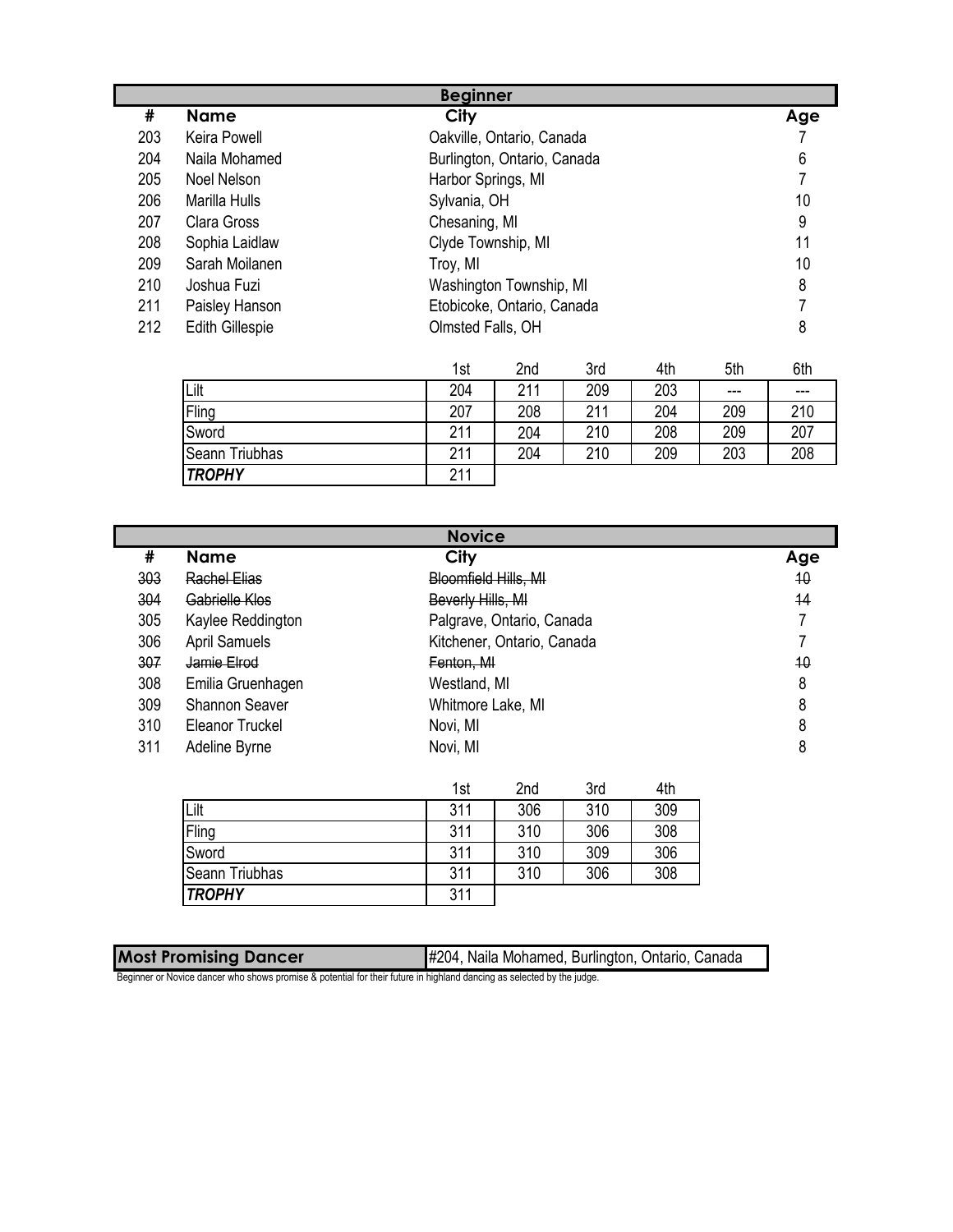|     | <b>Intermediate</b> |                     |     |  |
|-----|---------------------|---------------------|-----|--|
| #   | <b>Name</b>         | City                | Age |  |
| 403 | Màiri Thompson Clow | Shelby Township, MI | 16  |  |
| 404 | Katharine Siegel    | Royal Oak, MI       | 29  |  |
| 405 | Gabrielle Romero    | New Haven, MI       | 13  |  |
| 406 | Cameron Goldie      | Grand Blanc, MI     | 10  |  |
| 407 | Eliza Guernsey      | Owosso, MI          | 9   |  |
| 408 | Emily Broman        | White Lake, MI      | 9   |  |

|                       | 1st | 2nd | 3rd | 4th |
|-----------------------|-----|-----|-----|-----|
| Fling                 | 408 | 405 | 406 | 403 |
| Sword                 | 406 | 408 | 405 | 403 |
| <b>Seann Triubhas</b> | 407 | 408 | 405 | 406 |
| Reel                  | 407 | 408 | 403 | 405 |
| <b>TROPHY</b>         | 408 |     |     |     |

|     | <b>Premier 13 and Under</b> |                             |     |  |  |
|-----|-----------------------------|-----------------------------|-----|--|--|
| #   | <b>Name</b>                 | City                        | Age |  |  |
| 502 | Rachel Smiglewski           | Warren, MI                  | 12  |  |  |
| 503 | Margaret Ferguson           | Brighton, MI                | 13  |  |  |
| 504 | Eleanor Chaney              | Harbor Springs, MI          | 11  |  |  |
| 505 | Sarah Grace Fuzi            | Washington Township, MI     | 12  |  |  |
| 506 | Julia DiCastri              | Kincardine, Ontario, Canada | 11  |  |  |
| 507 | Therese McKelvey            | Ann Arbor, MI               | 11  |  |  |
| 508 | Erik Morin                  | South Lyon, MI              | 12  |  |  |
| 509 | Jerusha Taylor              | Farmington, MI              | 12  |  |  |
| 510 | McKenna Lindsay             | Chesterfield, MI            | 10  |  |  |

|                | 1st | 2nd | 3rd | 4th | 5th | 6th |
|----------------|-----|-----|-----|-----|-----|-----|
| Fling          | 509 | 504 | 508 | 502 | 506 | 510 |
| Sword          | 504 | 502 | 506 | 509 | 510 | 507 |
| Seann Triubhas | 502 | 504 | 506 | 510 | 503 | 508 |
| Reel           | 504 | 506 | 509 | 508 | 510 | 503 |
| <b>TROPHY</b>  | 504 |     |     |     |     |     |